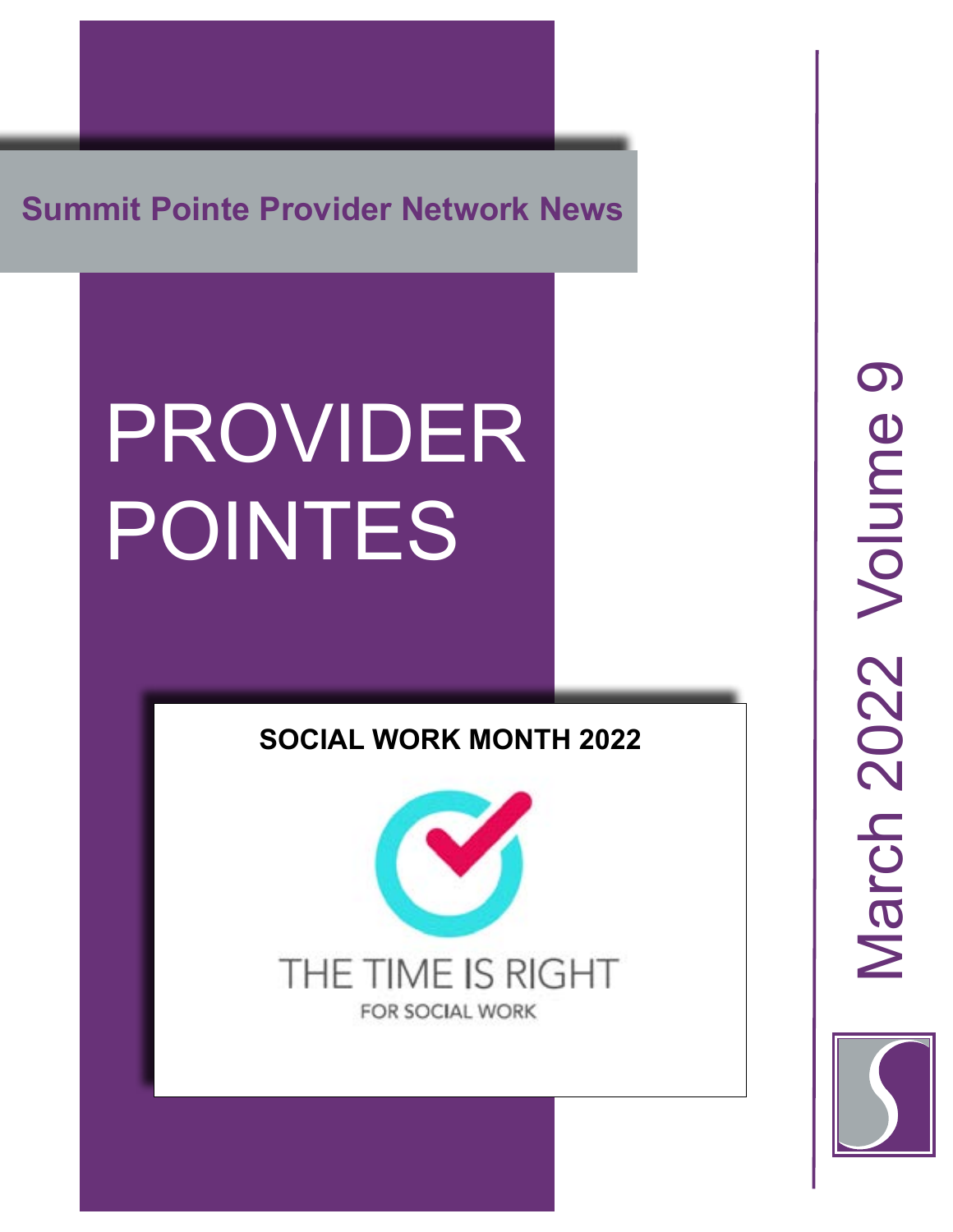

## **New Provider Orientation**

-Rhea Freitag, Director of Provider Network-

I am excited to announce our first New Provider Orientation. This will be held via Zoom on April 11 at 1:00 via Zoom. We have sent invitations to providers who have recently been added to our panel, but you all are invited! In the event that you would like to attend please email [providernetwork@summitpointe.org](mailto:providernetwork@summitpointe.org) and we will send you the link.

Topics that we will be covering include: contract review, resources, training, documentation, auditing and claims. We will also have key Summit Pointe staff that providers regularly work with our network at this meeting with so we can connect and establish relationships for great collaboration. We plan to offer this workshop at least quarterly and more as needed.

#### **Claims, Overlaps, and Appleals**

Our Provider Network team recently collaborated with our Finance team to provide a workshop on Claims, Overlaps and Appeals. We recorded this workshop and it is located on our webpage here: [https://www.summitpointe.org/useful-resourc](https://www.summitpointe.org/useful-resources-and-links/)[es-and-links/](https://www.summitpointe.org/useful-resources-and-links/)

-Rhea Freitag, MA, LPC, Provider Network Director

#### **Compliance Updates**

Highlights from our most recent Medicaid Verification Audit:

Our overall provider score: 98.74%. This is an increase from last quarter, which was a 95.90%.

#### **Compliance by the numbers**

- 29 providers reviewed
- 83 separate claims
- \$9,540.41 in Medicaid dollars paid
- 20 'Praise' letters
- 3 Corrective action plans
- 3 'Recommendation' letters
- 3 Recoupments for missing service documentation

Some compliance trends were seen in this last review. We wanted to provide a reminder on the importance of the use of the 'U' modifier when billing. Correct billing codes and subsequent modifiers are important in avoiding noncompliance issues as well as combating fraud, waste, and abuse. Summit Pointe expects to see that the provider documentation not only accurately reflects the service billed, but that the services match what is outlined in the customer's IPOS. Please reach out to either Compliance or Provider Network should you have questions.

-Mandi Quigley MA, LPC, CAADC, CHC, CHPC, Corporate Compliance Director